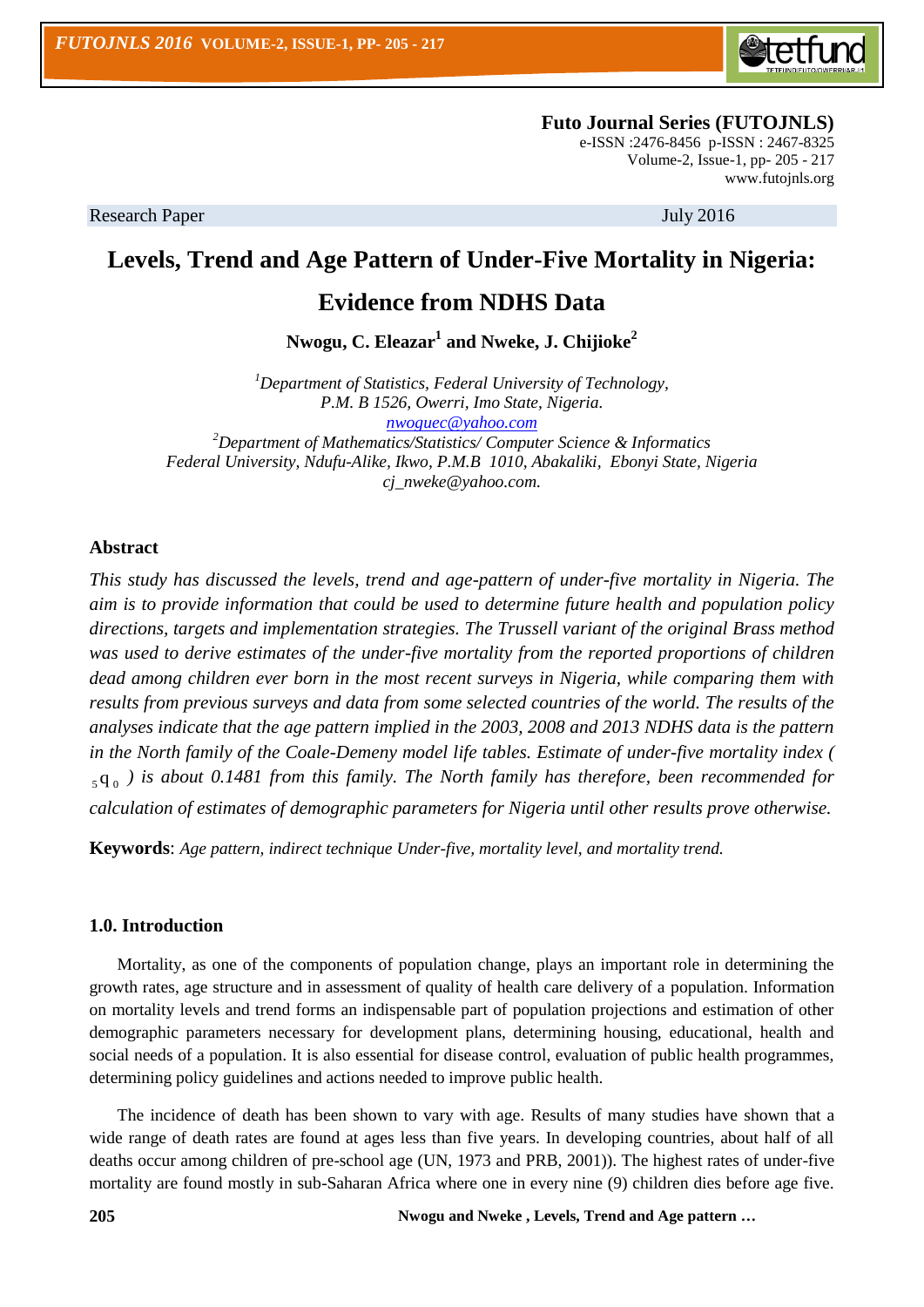

This rate is more than 16 times the average (1 in 152 children) for developed region of the World (UN, 2012). This emphasizes the need for this study.

Under-five mortality is conditioned by biological, political, social factors and culturally defined behaviour and attitude which characterized the stage of the development of a country. Among the factors which are associated with reduction in under-five mortality are adequate and access to medical/health, social services for pregnant women and newborns, immunization, improved feeding and environmental conditions and improved level of education of mothers. On the other hand, factors that contribute to early childbearing (especially by women under 18 years), late child bearing (especially by women aged 50 years+), preterm/low birth weight, intra-partum-related complications, pneumonia, diarrhea, respiratory disease syndrome, congenital anomalies, diseases/infections and malaria, poor feeding and environmental conditions and illiteracy among mothers. [Moser *et al*, 2005; Fenn *et al*, 2007; Gwantkin *et al*, 2007; Nwogu, 2004)].

Being conscious of these factors, efforts have been made globally and in Nigeria in particular to address under-five mortality by governments, agencies, organizations and individuals. A lot of resources are being committed to health care delivery, awareness and education, provision of facilities to improve environmental conditions, immunization and disease control, to mention but a few. In 2012, the Nigerian government launched the "Saving One Million Lives by 2015"**.** This was an ambitious initiative to expand access to essential primary health services to women and children, providing telephone lines to health workers, equipment to prevent mother-to-child HIV transmission, and provision of mosquito bed nets and other lifesaving tools (M DG, 2013; UN, 2014). All these and more are also embedded in millennium Development Goals (MDGs).

With these efforts, there has been an overall improvement globally in the level and trend of under-five mortality. The number of under-five deaths worldwide has declined from about 12 million in 1990 to about 6.9 million in 2011, which translates to a reduction of about 14,000 children dying every day between 2011 and1990.

However, while there is clear evidence that under-five is declining in the developed and some developing countries of the world, the same cannot be said about most sub-Saharan African countries in general and Nigeria in particular. Available evidence from the PRB (2001: 2013) indicates that infant mortality rate increased from about 75 per 1000 in 2001 to about 97 per 1000 in 2013. Using the Brass (1964) method, Nwogu (1998: 2004) observed that under-five mortality increased from about 148 per 1000 in 1981/82 NFS data to about 224 per 1000 in the 2003 NDHS.

Therefore, the main objective of this study is to examine the levels of under-five mortality implied by the 2003, 2008 and 2013 Nigeria Demographic and Health Survey (NDHS) data which may be useful in formulation, implementation and monitoring of maternal and child health care delivery in the country. Specifically, the study (i) calculated estimates of under-five mortality from the 2003, 2008 and 2013 NDHS data, while comparing them with evidence from other countries of the world., (ii) determined the appropriate pattern(s) of the Coale-Demeny model life table that best describes the mortality pattern(s) in the study data and (iii) discussed the trend of the under-five mortality by comparing the results of the current study with results from the previous studies in the country. Based on the results recommendations are made.

### **2.0. Methodology**

The Trussell (UN (1983)) variant of the original Brass (1964) method was used to obtain the estimates of under-five mortality from the proportions of children dead (CD) among children ever born (CEB) in the 2003, 2008 and 2013 NDHS. This method was adopted because of the defective nature and poor quality of the data as well as to allow for comparison with the result of previous NDHS.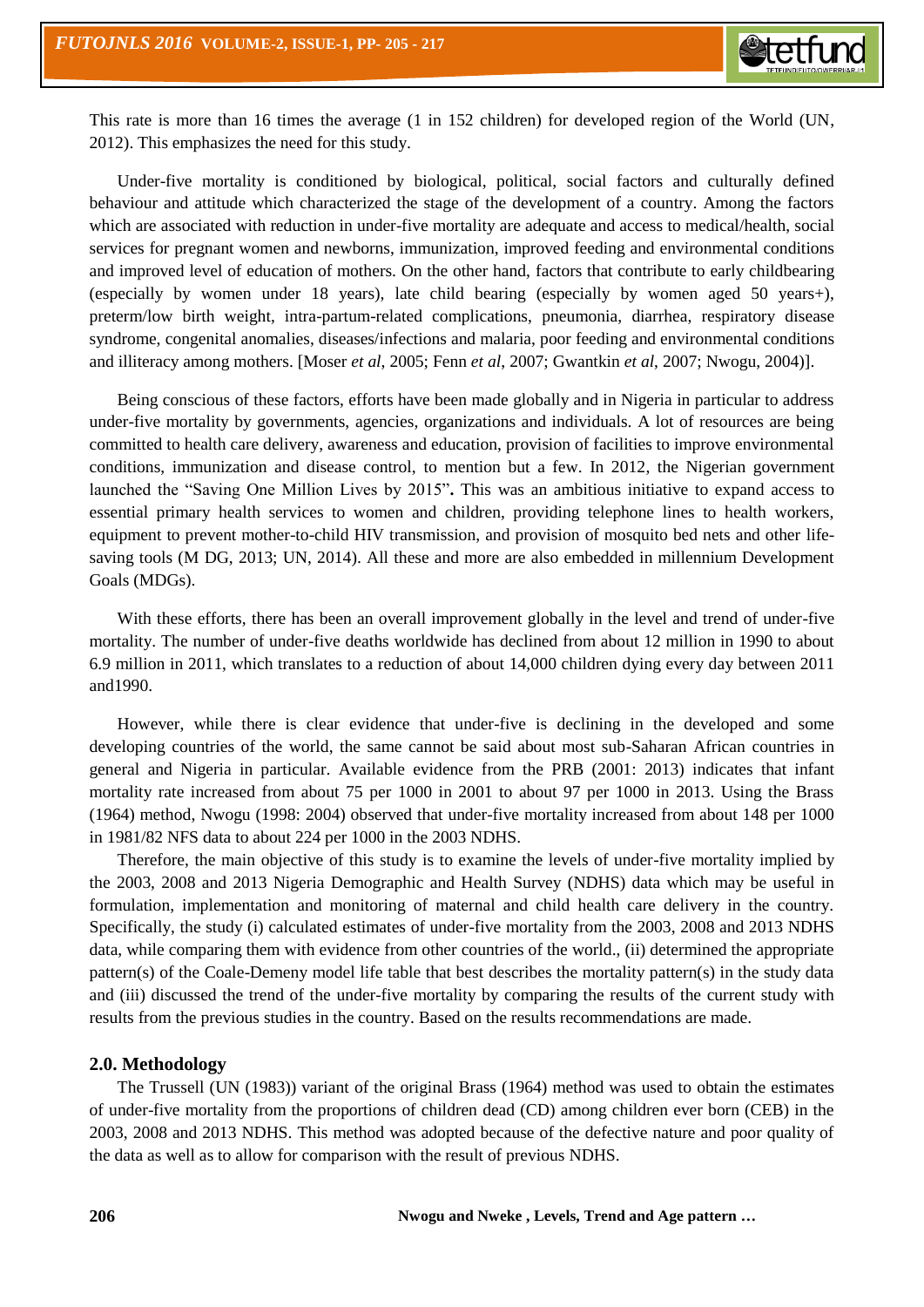The Brass model for estimation of probabilities of dying between birth and exact age j

 $\left(\begin{smallmatrix}1 & 0 \\ 0 & 1 \end{smallmatrix}\right)$  is given by

$$
{}_{j} q_{0} = k(i) D(i), \quad (j=1, 2, 3, 5, 10, 15 \text{ and } 20)
$$

**S**tetfu

where for the i<sup>th</sup>  $(i = 1, 2, ... 7)$  age group of mothers

$$
D(i) = \frac{CD(i)}{CEB(i)}
$$

is the proportion of children dead [CD(i)] among children ever born [CEB(i)].

$$
k(i) = a_{i} + b_{i} \left(\frac{P_{1}}{P_{2}}\right) + c_{i} \left(\frac{P_{2}}{P_{3}}\right)
$$

is the multiplier used to convert the proportions of children dead (D (i)) to life table probabilities of dying (  $j_i$  q  $_0$ ) between ages zero and  $j, P_i$ ,  $(i = 1, 2, 3)$  are the mean parities of women in the age groups 15-19, 20-24 and 25-29 and  $a_i$ ,  $b_i$  and  $c_i$  are the Trussell [UN (1983)] variant coefficients used in determining the multipliers  $[k(i)]$ .

The life table probabilities of surviving to exact age j from birth  $(1<sub>j</sub>)$  corresponding to  $<sub>j</sub>q<sub>0</sub>$  are obtained</sub> from the Coale-Demeny (1983) by subtraction as

$$
1_{j} = 1 - \,_{j} \mathbf{q}_{0} \tag{4}
$$

Using the  $l_j$ , the mortality levels and expectation of life at birth ( $e_0$ ) implied by  $l_j q_0$  are obtained from the Coale-Demeny (1964 ) model life tables by interpolation.

The periods,  $T_i$ , (i.e. number of years before the survey), to which  $T_i q_0$  refer are estimated using the expression,

$$
T_{i} = a'_{i} + b'_{i} \left(\frac{P_{1}}{P_{2}}\right) + c'_{i} \left(\frac{P_{2}}{P_{3}}\right)
$$

where  $a'_i$ ,  $b'_i$  and  $c'_i$  are the Trussell [UN (1983)] variant coefficients used in determining the reference periods.

The Brass (1964) method assumes that fertility and mortality in the study population have remained constant in the years preceding the surveys. This assumption is not likely to be true in recent times in most developing countries. Hence, the Trussell variant coefficients  $(a_i, b_i \text{ and } c_i)$  and  $(a'_i, b'_i \text{ and } c'_i)$  of the original Brass (1964) were used to determine  $k(i)$  and  $T_i$  respectively because the variant has been shown to be robust for moderate changes in fertility [Venkatacharya (1989)]. It is also assumed that the age pattern of mortality of the study population agrees with one of the patterns of the Coale-Demeny (1983) model life tables.

To choose the appropriate pattern of the Coale-Demeny (1983) that best describes the pattern in the study data the methods of Minimum Range of  $e_0$  implied by  $\bar{q}_0$ ,  $j = 2,3$  and 5 and the Minimum Mean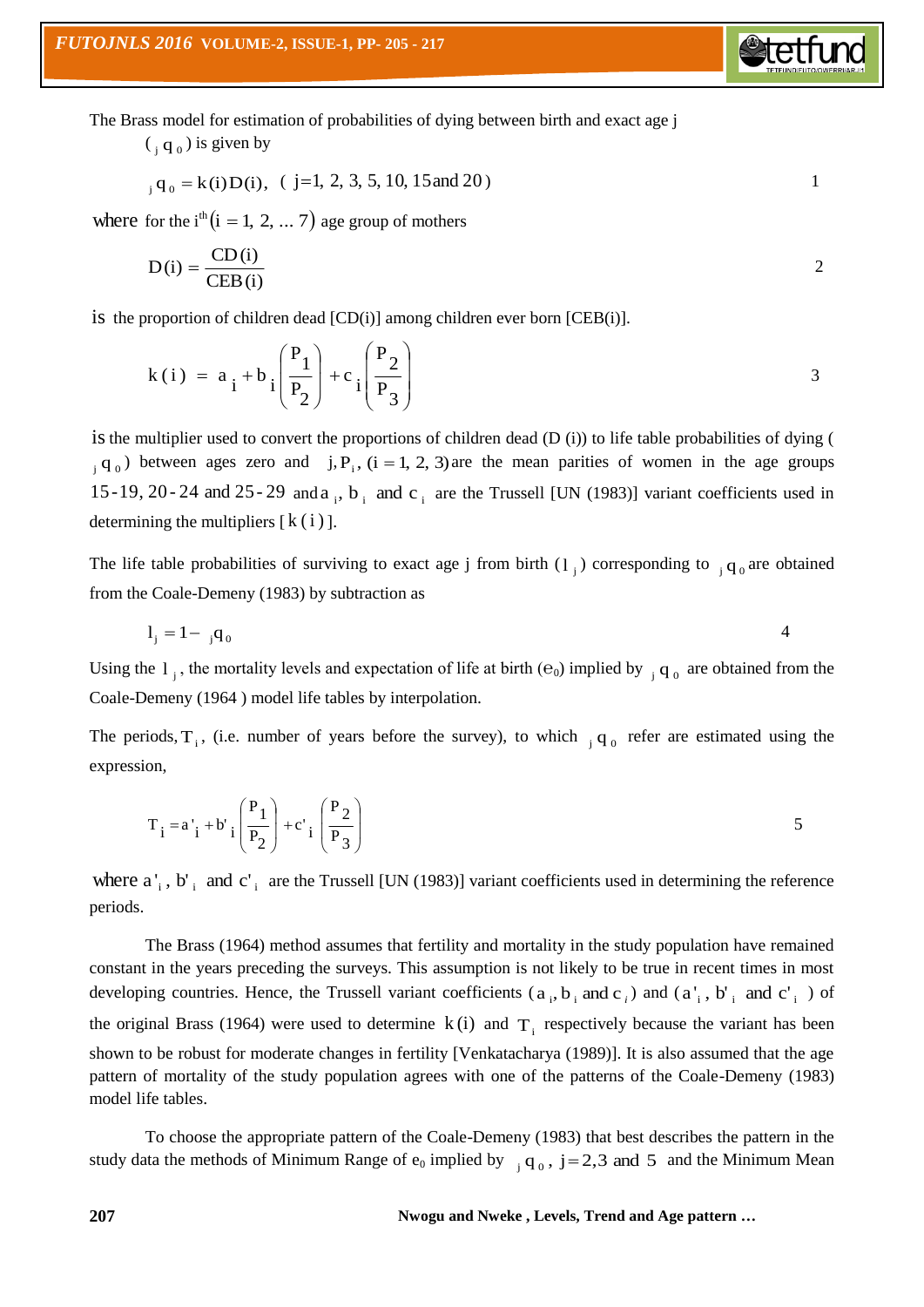Absolute Deviations (MAD) of the expected  $(D^s(i))$  from the observed  $(D(i))$  proportions of children dead proposed by Teklu (1989) was used. To apply the method of Minimum Mean Absolute Deviations (MAD), the expected proportions of children dead are determined from the live tables using either  $_2$  q<sub>0</sub>,  $_3$  q<sub>0</sub> or  $_5$  q<sub>0</sub> as entry parameter. From the mortality level implied by the selected entry parameter, the probabilities of surviving to exact age j from birth  $(1<sup>s</sup>)$  $\begin{bmatrix} 1 \end{bmatrix}$  are selected and used to determine the expected probabilities of dying as

**Stetfu** 

$$
{}_{j}q_{0}^{s}=1-1_{j}^{s}
$$

Hence, the expected proportions of children dead  $(D<sup>s</sup>(i))$  are given by

$$
D^{s}(i) = \frac{j q_0^{s}}{k(i)}
$$

The estimates of the life table probabilities of dying  $(q_0)$  and their implied mortality levels and  $\theta_0$  were used to discuss the levels and trend of mortality.

## **3.0. Estimation of Levels, Age Pattern and Trend of Under-Five Mortality from the 2003, 2008 and 2013 NDHS.**

This section is devoted to estimation of levels and choice of appropriate age pattern of under-five mortality that best describes the 2003, 2008 and 2013 NDHS data and trend of under-five mortality in Nigeria.

3.1. Estimation of Levels and Choice of Appropriate Age Pattern of Mortality.

The result of the application of the Trussell variant of the Brass method to estimate under-five mortality from the 2003, 2008 and 2013 NDHS data are presented in Tables 1 through 3.3 respectively for the four families of the Coale – Demeny (1983) model life tables. As Table 1 shows, the index of infant mortality  $({}_1q_0)$  for the 2003 NDHS, ranges from about 122.2 per 1000 live births in the South to about 141.3 per 1000 live births in the East families, the index of childhood mortality  $\binom{4}{4}$  ranges from about 95.7 per 1000 live births in the East to about 120.5 per 1000 live births in the South families, while the index of mortality among children under five years  $\left(\frac{1}{5}q_0\right)$  ranges from about 222.1 per 1000 live births in the North to about 228 per 1000 live births in the South models. For the 2008 NDHS the index of infant mortality  $\binom{1}{1}$  o ranges from about 79.5 per 1000 live births in the South to about 87.6 per 1000 live births in the East families. The index of childhood mortality  $(4q_1)$  ranges from about 98.1 per 1000 live births in the East to about 108.9 per 1000 live births in the South families, while the index of mortality among children under five years ( $_5$ q<sub>0</sub>) ranges from about 173.9 per 1000 live births in the North to about 179.7 per 1000 live births in the South models.

For the 2013 NDHS data in Table 3 shows that the index of infant mortality  $\binom{1}{1 \ 0}$  ranges from about 92.0 per 1000 live births in the South to about 99.6 per 1000 live births in the East families. The index of childhood mortality  $({}_4q_1)$  ranges from about 57.0 per 1000 live births in the East to about 67.3 per 1000 live births in the South families, while the index of mortality among children under five years  $(\,_5 q_0)$  ranges from about 148.1 per 1000 live births in the North to about 153.1 per 1000 live births in the South models.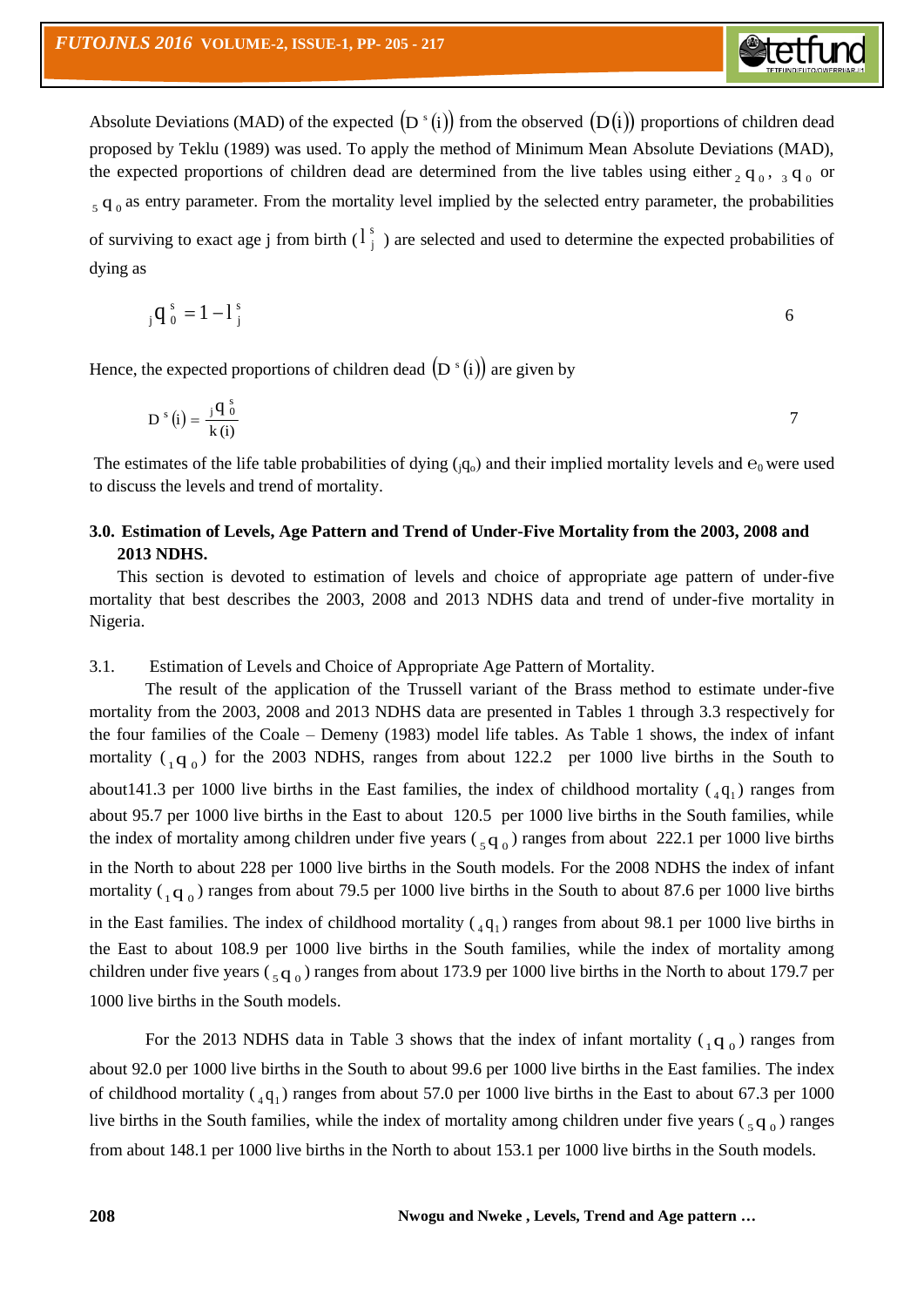

In the three surveys, it is clear that the three mortality indices are not the same for the four families. Therefore, we need to identify the family which best describes the situation in the study data. Tables 1 through 3.3 show the result of the application of methods of minimum range of expectation of life at birth ( e<sub>0</sub>), while Tables 3.4 through 3.6 show the application of method of mean absolute deviations of expected  $(D_s(i))$  from the observed  $(D(i))$  proportions of children dead in the 2003, 2008 and 2013 NDHS data. As the Tables show, the choice is based on  $_{i}q_{0}$  ( $j = 2, 3, 5$ ) because of the problem of high estimate of <sub>1</sub>q<sub>0</sub> as reported by many researchers, (UN (1983), Kpedekpo (1982), Venkatacharya (1989), Yohannes (1990) and Tamen (1992)) who attribute it to inconsistencies in the reports by mothers aged 15-19 years. As a consequence, Kpedekpo (1982) and Venkatacharya (1989) advised that estimates of infant mortality derived from reports by women aged 15-19 years should not be regarded seriously because of the basic weakness of the method of estimation at this point.

For the 2003 NDHS, Table 1 shows that the range of  $e_0$  implied by  $q_0$  (j = 2, 3, 5) is least in the West family (with about 1.82 years), followed closely by the North family with about 1.84 years. However, the mean absolute deviation of  $D<sub>s</sub>(i)$  from  $D(i)$  shown in Table 4 is minimum (with about 3.7) in the North Family. These suggest that the age pattern of mortality implied by 2003 NDHS data may best be described by the North Family of the Coale-Demeny life table. For the 2008 NDHS data, Table 2 shows that the range of  $e_0$  implied by  $_{j}$  q<sub>0</sub>,  $j = 2,3$  and 5 is least in the East family (with about 2.13 years), while Table 5 shows that the mean absolute deviation of  $D_s(i)$  from  $D(i)$  is also minimum (with about 6.2) in the East and West families. Thus, the age pattern of mortality implied by the 2008 NDHS data may best be described by the pattern in the East family of the Coale-Demeny model life tables.

From Table 3 the range of  $e_0$  implied by  $_{j} q_0$ ,  $j = 2,3$  and 5 computed from the 2013 NDHS data is least in the North family (with about 0.49 years) while Table 5 shows that the mean absolute deviation of  $D_s$  (i) from  $D(i)$  is minimum in North family as well with about 0.14%. These results suggest that the age pattern of mortality in the 2013 NDHS data is best described by the North family of the Coale-Demeny model life tables. Previous studies by Nwogu (1998 and 2004) have shown that the East family best describes the mortality pattern implied by the 1981/82 NFS data, the 1999 NDHS and 1991 PES data, while the mortality pattern implied by the 1990 NDHS data is best described by the North family. The East pattern, it could be recalled, is characterized by high infant mortality rate and increasingly high mortality at older ages (50 years and above), while the North family is characterized by high child mortality, relatively low infant mortality, low old age mortality especially at age above 60 and relatively high adult mortality between 40- 60 years.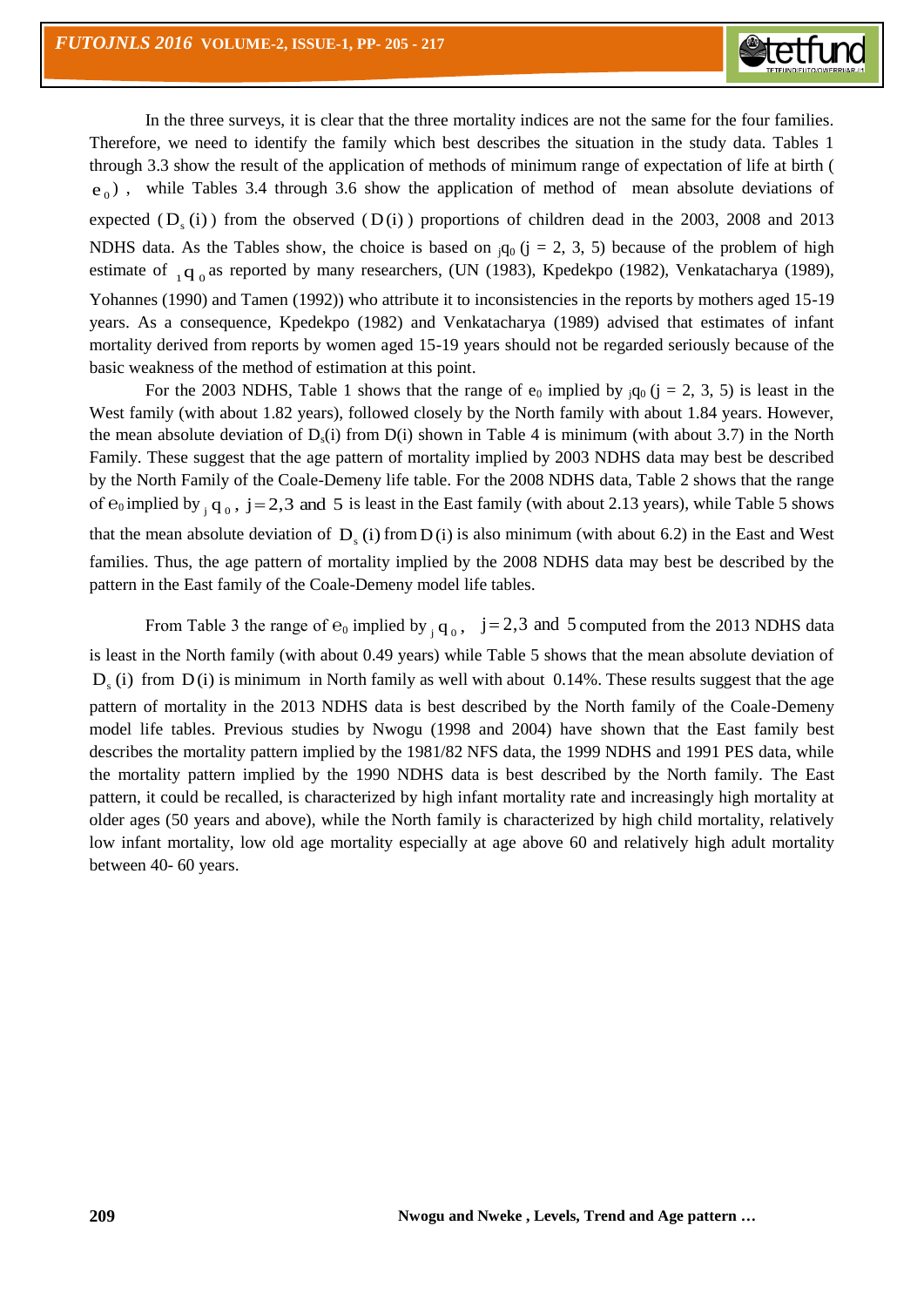

## **Table 1: Estimation of Infant and Childhood Mortality implied by the 2003 NDHS data**

| Mean No. of<br>Propor |                                  |                                                   | <b>North</b>         |                                                          |                  |                            |                        | <b>South</b>   |                |                  |                                                    |                  |                                                     |                                      |
|-----------------------|----------------------------------|---------------------------------------------------|----------------------|----------------------------------------------------------|------------------|----------------------------|------------------------|----------------|----------------|------------------|----------------------------------------------------|------------------|-----------------------------------------------------|--------------------------------------|
| Age<br>Group          | j                                | <b>Children</b><br>Ever-<br><b>Born</b><br>CEB(i) | <b>Dead</b><br>CD(i) | tion of<br>childre<br>$\mathbf n$<br><b>Dead</b><br>D(i) | k(i)             | $_{j}q_{0}$ =<br>D(i) k(i) | $1_{j} =$<br>$1 - q_0$ | ${\bf LVL}$    | $\mathbf{e}_0$ | k(i)             | $\mathbf{q}_0 =$<br>$D(i) k(i) 1 - q_0$            | $1_i =$          | ${\bf L}{\bf V}$<br>L                               | $\overline{e_0}$                     |
| $15-19$               | $\mathbf{1}$                     | 0.26                                              | 0.04                 | 0.1538                                                   | 0.8328           | 0.1281                     |                        |                | 45.70          | 0.7948           | 0.1222                                             |                  | 14.6                                                | 52.                                  |
| $20 - 24$             | $\mathfrak{2}$                   | 1.18                                              | 0.21                 | 0.1780                                                   | 0.9695           | 0.1726                     | 0.8719<br>0.8274       | 11.94<br>11.48 | 44.56          | 1.0181           | 0.1812                                             | 0.8778<br>0.8188 | $\mathbf{1}$<br>13.2<br>$\ensuremath{\mathfrak{Z}}$ | 50<br>49.<br>19                      |
| 25-29                 | 3                                | 2.74                                              | 0.51                 | 0.1861                                                   | 0.9756           | 0.1816                     | 0.8184                 | 12.22          | 46.40          | 1.0385           | 0.1933                                             | 0.8067           | 13.7<br>$\mathbf{1}$                                | 50.<br>36                            |
| 30-34                 | 5                                | 4.35                                              | 0.94                 | 0.2161                                                   | 1.0279           | 0.2221                     | 0.7779                 | 11.69          | 45.08          | 1.0552           | 0.228                                              | 0.772            | 12.8<br>$\overline{c}$                              | 48.<br>24                            |
| 35-39                 | $\mathbf{1}$<br>$\boldsymbol{0}$ | 5.93                                              | 1.39                 | 0.2344                                                   | 1.0979           | 0.2574                     | 0.7426                 | 11.67          | 45.03          | 1.0758           | 0.2522                                             | 0.7478           | 12.5<br>5                                           | 47.<br>60                            |
| 40-44                 | $\mathbf{1}$<br>5                | 6.62                                              | 1.71                 | 0.2583                                                   | 1.0821           | 0.2795                     | 0.7205                 | 11.50          | 44.61          | 1.0524           | 0.2718                                             | 0.7282           | 12.1<br>6                                           | 46.<br>68                            |
| 45-49                 | $\sqrt{2}$<br>$\overline{0}$     | 7.03                                              | 1.98                 | 0.2817                                                   | 1.0549           | 0.2972                     | 0.7028                 | Range          | 1.84           | 1.0355           | 0.2917                                             | 0.7083           | Range                                               | $2.1\,$<br>$\overline{c}$            |
|                       |                                  |                                                   |                      |                                                          |                  |                            | East                   |                |                |                  | West                                               |                  |                                                     |                                      |
|                       |                                  |                                                   |                      |                                                          | k(i)             | $_{j}q_{0}$ =<br>D(i) k(i) | $1j =$<br>$1 - q_0$    | $\mathbf{LVL}$ | $e_0$          | k(i)             | $_{\rm j}$ q <sub>0</sub> =<br>$D(i) k(i) 1 - q_0$ | $1j =$           | ${\bf L}{\bf V}$<br>${\bf L}$                       | $e_0$                                |
|                       |                                  |                                                   |                      |                                                          | 0.9189           | 0.1413                     |                        |                | 51.28          | 0.8749           | 0.1346                                             |                  | 12.                                                 | 47.5                                 |
|                       |                                  |                                                   |                      |                                                          | 1.0316           | 0.1836                     | 0.8587<br>0.8164       | 14.22<br>13.37 | 49.25          | 1.0241           | 0.1823                                             | 0.8654<br>0.8177 | 62<br>11.<br>89                                     | 6<br>45.7<br>$\overline{\mathbf{c}}$ |
|                       |                                  |                                                   |                      |                                                          | 1.0223           | 0.1902                     | 0.8098                 | 13.61          | 49.81          | 1.0191           | 0.1897                                             | 0.8103           | 12.<br>31                                           | 46.7<br>8                            |
|                       |                                  |                                                   |                      |                                                          | 1.0341           | 0.2235                     | 0.7765                 | 12.76          | 47.75          | 1.0396           | 0.2247                                             | 0.7753           | 11.<br>58                                           | 44.9<br>6                            |
|                       |                                  |                                                   |                      |                                                          | 1.0583           | 0.2481                     | 0.7519                 | 12.46          | 47.03          | 1.0626           | 0.2491                                             | 0.7509           | 11.<br>38                                           | 44.4<br>6                            |
|                       |                                  |                                                   |                      |                                                          | 1.0423<br>1.0314 | 0.2692<br>0.2905           | 0.7308                 | 12.03          | 46.00          | 1.0522<br>1.0432 | 0.2718<br>0.2939                                   | 0.7282           | 11.<br>06                                           | 43.6<br>8                            |
|                       |                                  |                                                   |                      |                                                          |                  |                            | 0.7095                 | Range          | 2.06           |                  |                                                    | 0.7061           | Range                                               | 1.82                                 |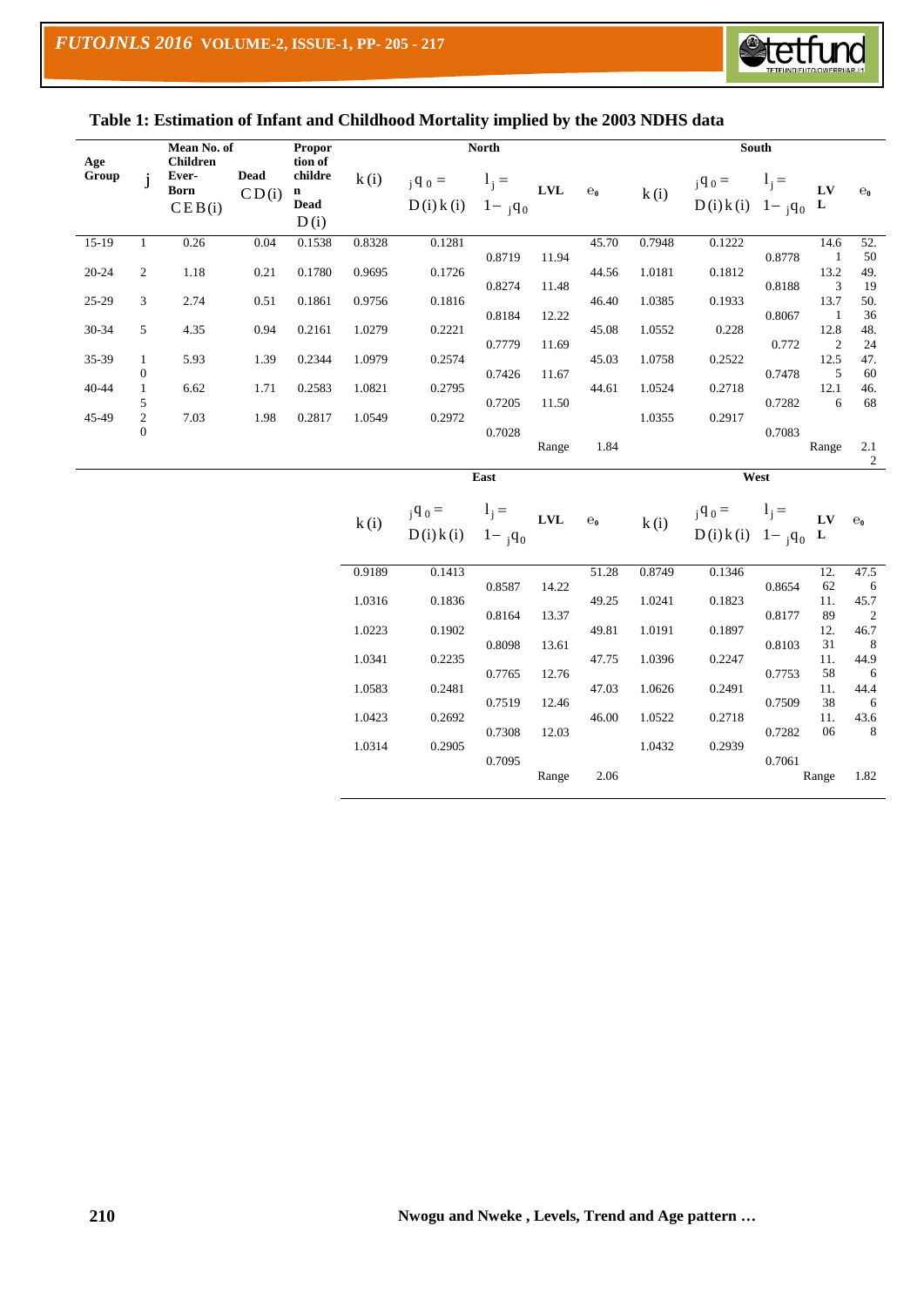

## **Table 2: Estimation of Infant and Childhood Mortality implied by the 2008 NDHS data**

| Mean No. of  |                                           | Proportion<br>of children                         | <b>North</b>         |                     |        |                                                    |         | South                     |                |        |                                |           |                |                  |
|--------------|-------------------------------------------|---------------------------------------------------|----------------------|---------------------|--------|----------------------------------------------------|---------|---------------------------|----------------|--------|--------------------------------|-----------|----------------|------------------|
| Age<br>Group |                                           | <b>Children</b><br>Ever-<br><b>Born</b><br>CEB(i) | <b>Dead</b><br>CD(i) | <b>Dead</b><br>D(i) | k(i)   | $_{j}q_{0} = 1_{j} =$<br>$D(i) k(i) 1 - q_0$       |         | $\ensuremath{\text{LVL}}$ | $\mathbf{e}_0$ | k(i)   | $q_0 =$<br>$D(i) k(i) 1 - q_0$ | $1_{i} =$ | ${\bf LVL}$    | $e_0$            |
| $15-19$      | $\mathbf{1}$                              | 0.23                                              | 0.02                 | 0.0870              | 0.9491 | 0.0826                                             | 0.9174  | 15.98                     | 55.09          | 0.9138 | 0.0795                         | 0.9205    | 19.23          | 63.67            |
| 20-24        | $\mathbf{2}$                              | 1.19                                              | $0.18\,$             | 0.1513              | 0.9762 | 0.1477                                             | 0.8523  | 12.95                     | 48.21          | 1.0218 | 0.1546                         | 0.8454    | 14.95          | 53.30            |
| 25-29        | 3                                         | 2.51                                              | 0.37                 | 0.1474              | 0.9521 | 0.1403                                             | 0.8597  | 14.47                     | 51.91          | 1.0157 | 0.1497                         | 0.8503    | 16.21          | 56.29            |
| 30-34        | 5                                         | 3.95                                              | 0.69                 | 0.1747              | 0.9952 | 0.1739                                             | 0.8261  | 13.86                     | 50.42          | 1.0286 | 0.1797                         | 0.8203    | 15.21          | 53.92            |
| 35-39        | $\mathbf{1}$                              | 5.26                                              | 1.00                 | 0.1901              | 1.0609 | 0.2017                                             | 0.7983  | 13.85                     | 50.40          | 1.0486 | 0.1993                         | 0.8007    | 14.88          | 53.14            |
| 40-44        | $\boldsymbol{0}$<br>$\mathbf{1}$          | 6.17                                              | 1.27                 | 0.2058              | 1.0469 | 0.2155                                             | 0.7845  | 13.88                     | 50.47          | 1.0271 | 0.2114                         | 0.7886    | 14.69          | 52.69            |
| 45-49        | 5<br>$\boldsymbol{2}$<br>$\boldsymbol{0}$ | 6.86                                              | 1.64                 | 0.2391              | 1.0254 | 0.2452                                             | 0.7548  | 13.41                     | 49.33          | 1.0131 | 0.2422                         | 0.7578    | 13.91          | 50.84            |
|              |                                           |                                                   |                      |                     |        |                                                    |         | Range                     | 3.70           |        |                                |           | Range          | 2.99             |
|              |                                           |                                                   |                      |                     |        |                                                    | East    |                           |                |        |                                | West      |                |                  |
|              |                                           |                                                   |                      |                     | k(i)   | $_{\rm j}$ q <sub>0</sub> =<br>$D(i) k(i) 1 - q_0$ | $1_i =$ | $\ensuremath{\text{LVL}}$ | $\mathbf{e}_0$ | k(i)   | $q_0 =$<br>$D(i) k(i) 1 - q_0$ | $1j =$    | $\mathbf{LVL}$ | $\overline{e}_0$ |
|              |                                           |                                                   |                      |                     | 1.0071 | 0.0876                                             | 0.9124  | 17.82                     | 59.98          | 0.9815 | 0.0854                         | 0.9146    | 16.41          | 56.78            |
|              |                                           |                                                   |                      |                     | 1.0335 | 0.1564                                             | 0.8436  | 14.74                     | 52.53          | 1.0273 | 0.1554                         | 0.8446    | 13.29          | 49.25            |
|              |                                           |                                                   |                      |                     | 1.0056 | 0.1482                                             | 0.8518  | 15.61                     | 54.64          | 0.9993 | 0.1473                         | 0.8527    | 14.39          | 51.94            |
|              |                                           |                                                   |                      |                     | 1.0136 | 0.1771                                             | 0.8229  | 14.73                     | 52.51          | 1.0147 | 0.1773                         | 0.8227    | 13.60          | 50.02            |
|              |                                           |                                                   |                      |                     | 1.0363 | 0.1970                                             | 0.8030  | 14.45                     | 51.83          | 1.0350 | 0.1967                         | 0.8033    | 13.46          | 49.67            |
|              |                                           |                                                   |                      |                     | 1.0205 | 0.2100                                             | 0.7900  | 14.25                     | 51.35          | 1.0236 | 0.2106                         | 0.7894    | 13.38          | 49.47            |
|              |                                           |                                                   |                      |                     | 1.0108 | 0.2417                                             | 0.7583  | 13.54                     | 49.64          | 1.0153 | 0.2428                         | 0.7572    | 12.83          | 48.10            |
|              |                                           |                                                   |                      |                     |        |                                                    |         | Range                     | 2.13           |        |                                | Range     |                | 2.6              |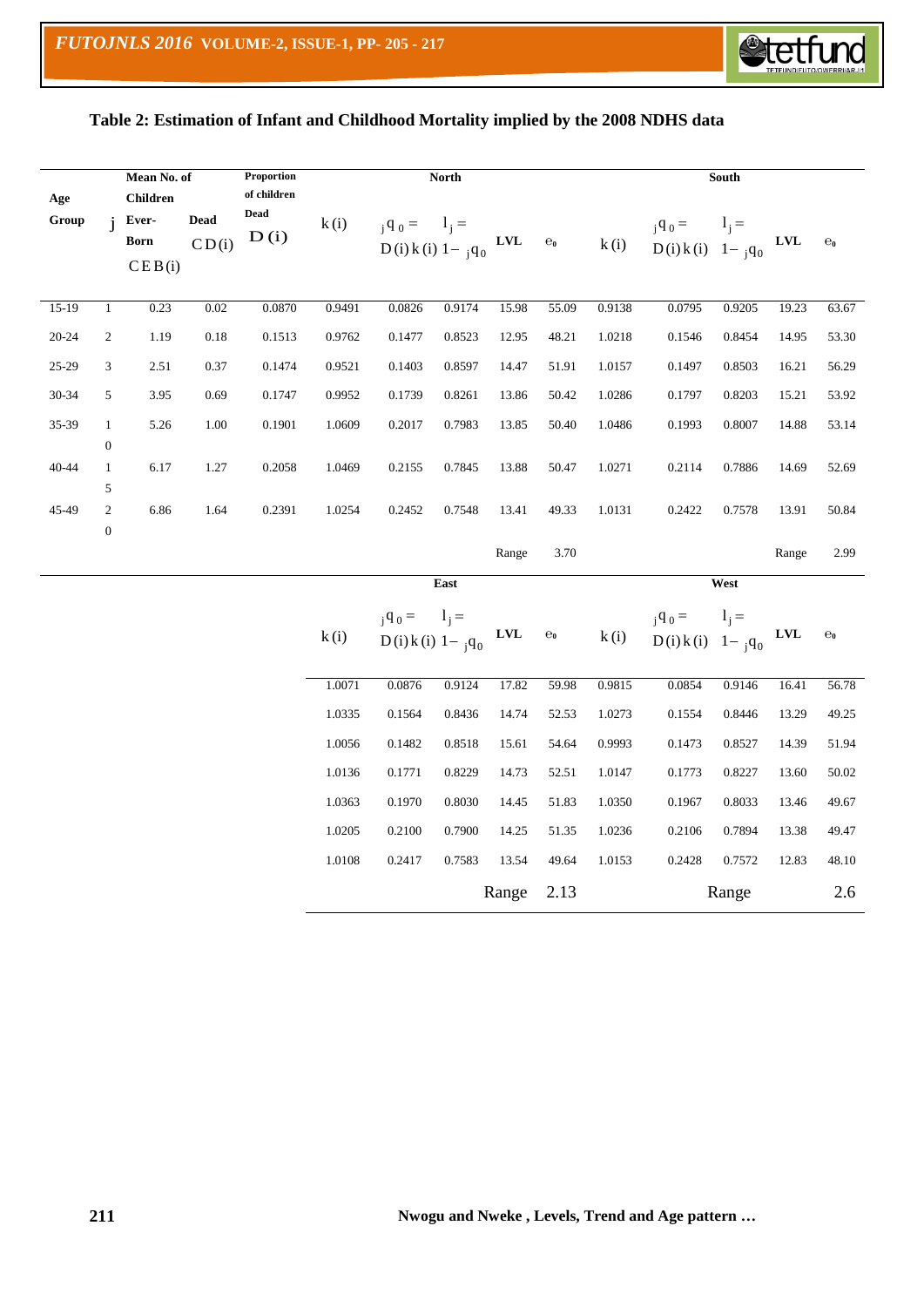

## **Table 3: Estimation of Infant and Childhood Mortality implied by 2013 NDHS**

|              |                |                                  | Mean No of<br>children |               | Proportion               |        |                        | <b>North</b>                  |       |         |        |                                   | South                         |       |                         |
|--------------|----------------|----------------------------------|------------------------|---------------|--------------------------|--------|------------------------|-------------------------------|-------|---------|--------|-----------------------------------|-------------------------------|-------|-------------------------|
| Age<br>Group | $\mathbf{1}$   |                                  | Ever<br><b>Born</b>    | Dead<br>CD(i) | of children<br>Dead D(i) | K(i)   | jqo<br>$= D(i)K(i)$    | $\mathbf{l}_i =$<br>$1 - q_0$ | Level | $e_{o}$ | K(i)   | $_{\bf j}{\bf q_o} =$<br>D(i)K(i) | $\mathbf{l}_i =$<br>$1 - q_0$ | Level | $e_{o}$                 |
| $15-19$      | 1              | 1                                | 0.21                   | 0.02          | 0.0952                   | 0.9995 | 0.0952                 | 0.9048                        | 14.79 | 52.68   | 0.9655 | 0.0920                            | 0.9080                        | 17.96 | 58.06                   |
| $20 - 24$    | $\overline{2}$ | 2                                | 1.21                   | 0.14          | 0.1157                   | 0.9921 | 0.1148                 | 0.8852                        | 15.12 | 53.51   | 1.0366 | 0.1199                            | 0.8801                        | 17.38 | 56.69                   |
| 25-29        | 3              | 3                                | 2.6                    | 0.36          | 0.1385                   | 0.9558 | 0.1323                 | 0.8677                        | 14.94 | 53.05   | 1.0182 | 0.1410                            | 0.8590                        | 16.74 | 55.17                   |
| 30-34        | $\overline{4}$ | 5                                | 3.96                   | 0.59          | 0.1499                   | 0.9941 | 0.1481                 | 0.8519                        | 15.14 | 53.55   | 1.0273 | 0.1531                            | 0.8469                        | 16.63 | 54.91                   |
| 35-39        | 5              | 1<br>$\boldsymbol{0}$<br>1       | 5.25                   | 0.86          | 0.1638                   | 1.0576 | 0.1733                 | 0.8268                        | 15.06 | 53.35   | 1.0461 | 0.1714                            | 0.8286                        | 16.21 | 53.92                   |
| $40 - 44$    | 6              | 5                                | 5.9                    | 1.08          | 0.1831                   | 1.0434 | 0.1910                 | 0.8090                        | 14.87 | 52.87   | 1.0246 | 0.1875                            | 0.8125                        | 15.76 | 52.86                   |
| 45-49        | $\tau$         | $\mathfrak{2}$<br>$\overline{0}$ | 6.76                   | 1.56          | 0.2308                   | 1.6173 | 0.3738                 | 0.6268                        |       |         | 1.0111 | 0.2337                            | 0.7663                        |       |                         |
|              |                |                                  |                        |               |                          |        |                        |                               | Range | 0.50    |        |                                   |                               | Range | 1.78                    |
|              |                |                                  |                        |               |                          |        |                        | East                          |       |         |        |                                   | West                          |       |                         |
|              |                |                                  |                        |               |                          | K(i)   | $=$<br>jqo<br>D(i)K(i) | $\mathbf{l}_i =$<br>$1 - q_0$ | Level | $e_0$   | K(i)   | $=$<br>jqo<br>D(i)K(i)            | $\mathbf{l}_i =$<br>$1 - q_0$ | Level | $\mathbf{e}_\mathrm{o}$ |
|              |                |                                  |                        |               |                          | 1.0463 | 0.0996                 | 0.9004                        | 16.96 | 58.06   | 1.0283 | 0.0979                            | 0.9021                        | 15.37 | 54.30                   |
|              |                |                                  |                        |               |                          | 1.0440 | 0.1208                 | 0.8792                        | 16.65 | 57.32   | 1.0402 | 0.1204                            | 0.8796                        | 15.33 | 54.20                   |
|              |                |                                  |                        |               |                          | 1.0075 | 0.1395                 | 0.8605                        | 16.04 | 55.89   | 1.0017 | 0.1387                            | 0.8613                        | 14.86 | 53.05                   |
|              |                |                                  |                        |               |                          | 1.0131 | 0.1509                 | 0.8491                        | 15.91 | 55.59   | 1.0146 | 0.1512                            | 0.8488                        | 14.84 | 53.01                   |
|              |                |                                  |                        |               |                          | 1.0344 | 0.1694                 | 0.8306                        | 15.60 | 54.84   | 1.0328 | 0.1692                            | 0.8308                        | 14.64 | 52.54                   |
|              |                |                                  |                        |               |                          | 1.0184 | 0.1864                 | 0.8136                        | 15.19 | 53.88   | 1.0210 | 0.1869                            | 0.8131                        | 14.33 | 51.82                   |
|              |                |                                  |                        |               |                          | 1.0090 | 0.2332                 | 0.7668                        |       |         | 1.0129 | 0.2341                            | 0.7659                        |       |                         |
|              |                |                                  |                        |               |                          |        |                        |                               | Range | 1.73    |        |                                   |                               | Range | 1.19                    |

# Table 4: Calculation of the Mean Absolute Deviations of  $D_s$  (i) from  $D(i)$  in the **2003 NDHS data. (Entry Parameter**  $=$  $_5$  **q**  $_0$ **)**

|        | Proportion of           |           | Age of Mother |           |         |                          |
|--------|-------------------------|-----------|---------------|-----------|---------|--------------------------|
|        | Children Dead           | $20 - 24$ | $25-29$       | $30 - 34$ | $35-39$ |                          |
| Family | Observed: $D(i)$        | 0.1780    | 0.1861        | 0.2161    | 0.2344  | <b>MAD</b> $(^{0}_{00})$ |
|        | $D^{s}(i)$<br>Expected  | 0.1743    | 0.1967        | 0.2161    | 0.2339  |                          |
| North  | $ D(i)-D^{s}(i) $       | 0.0037    | 0.0106        | 0.0000    | 0.0005  | 3.7                      |
|        | Expected: $D^{s}(i)$    | 0.1843    | 0.2020        | 0.2162    | 0.2284  |                          |
| South  | $ D(i)-D^{s}(i) $       | 0.0063    | 0.0159        | 0.0001    | 0.0060  | 7.1                      |
|        | $D^{s}(i)$<br>Expected: | 0.1904    | 0.2047        | 0.2162    | 0.2268  |                          |
| East   | $ D(i)-D^{s}(i) $       | 0.0124    | 0.0186        | 0.0001    | 0.0001  | 9.7                      |
|        | Expected: $D^{s}(i)$    | 0.1839    | 0.2015        | 0.2160    | 0.2296  |                          |
| West   | $D(i)$ - $D^s(i)$       | 0.0059    | 0.0154        | 0.0001    | 0.0048  | 6.5                      |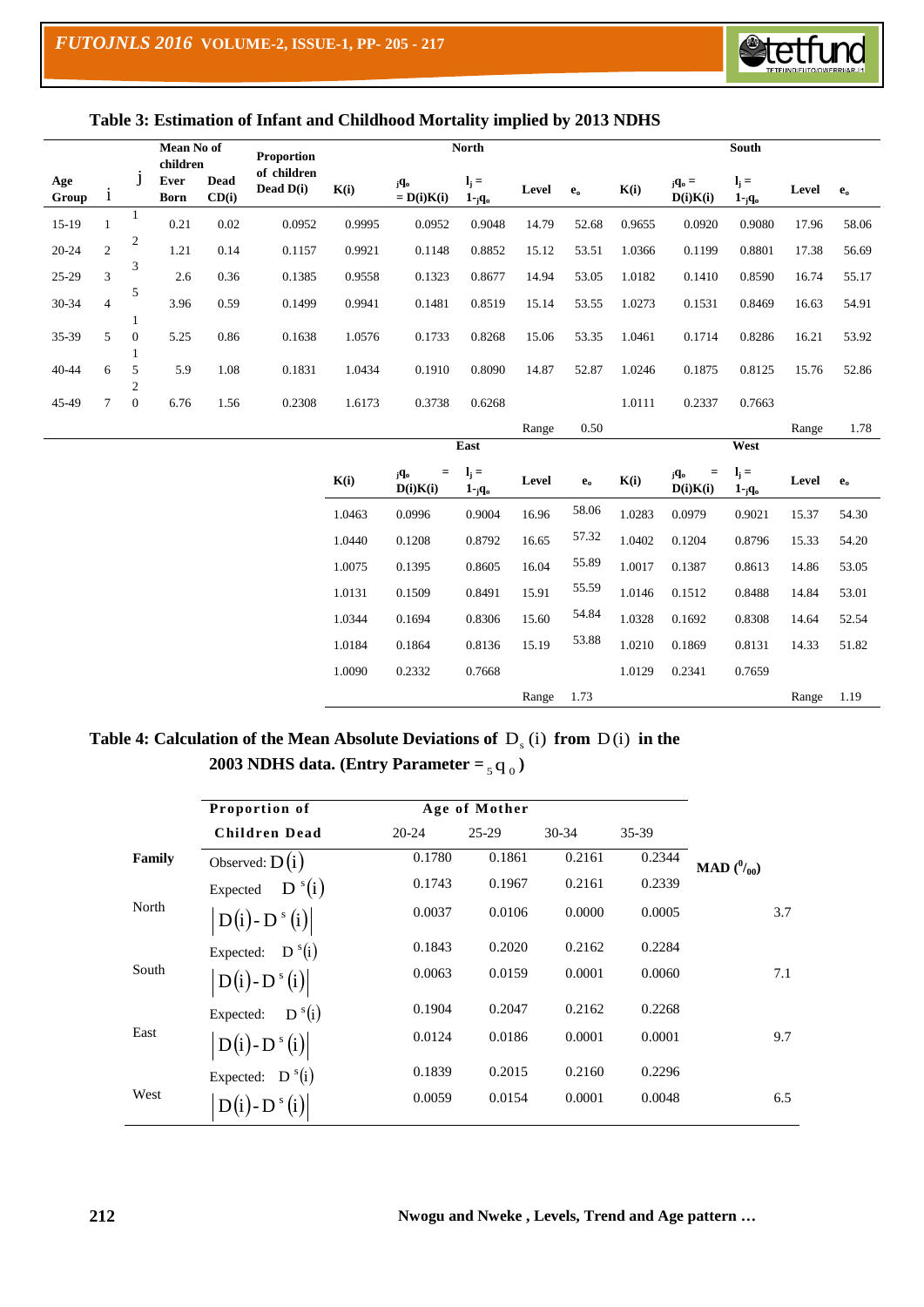

Table 5: Calculation of the Mean Absolute Deviations of  $D_s$  (i) from  $D(i)$  in the 2008 NDHS data. (Entry Parameter  $=$   $_5$  q  $_0$ )

|        | Proportion of           |           | Age of Mother |           |        |        |
|--------|-------------------------|-----------|---------------|-----------|--------|--------|
|        | Children Dead           | $20 - 24$ | $25-29$       | $30 - 34$ | 35-39  |        |
| Family | Observed: $D(i)$        | 0.1513    | 0.1474        | 0.1747    | 0.1901 | MAD(%) |
|        | $D^{s}(i)$<br>Expected  | 0.13689   | 0.1586        | 0.1748    | 0.1899 |        |
| North  | $D(i) - D^{s}(i)$       | 0.0144    | 0.0112        | 0.0001    | 0.0002 | 6.475  |
|        | $D^{s}(i)$<br>Expected: | 0.1476    | 0.1640        | 0.1746    | 0.1833 |        |
| South  | $D(i) - D^{s}(i)$       | 0.0037    | 0.0166        | 0.0001    | 0.0068 | 6.800  |
|        | $D^{s}(i)$<br>Expected: | 0.1515    | 0.1654        | 0.1747    | 0.1835 |        |
| East   | $D(i) - D^{s}(i)$       | 0.0002    | 0.0180        | 0.0000    | 0.0066 | 6.200  |
|        | Expected: $D^{s}(i)$    | 0.1454    | 0.1627        | 0.1747    | 0.1867 |        |
| West   | $D(i)$ - $D^s(i)$       | 0.0059    | 0.0153        | 0.0000    | 0.0034 | 6.200  |

# **Table 6:** Calculation of the Mean Absolute Deviations of D<sub>s</sub> (i) from D(i) in the **2013 NDHS data. (Entry Parameter**  $=$  $_5$  **q**  $_0$ **)**

|        | <b>Proportion of</b>         | <b>Age of Mother</b> |           |           |        |           |
|--------|------------------------------|----------------------|-----------|-----------|--------|-----------|
|        | <b>Children Dead</b>         | $20 - 24$            | $25 - 29$ | $30 - 34$ | 35-39  |           |
| Family | Observed: $D(i)$             | 0.1157               | 0.1385    | 0.1490    | 0.1638 | $MAD(\%)$ |
|        | Expected: $D^{s}(i)$         | 0.1154               | 0.1349    | 0.1490    | 0.1621 |           |
| North  | $D(i)-D^{s}(i)$              | 0.0003               | 0.0036    | 0.0000    | 0.0017 | 0.140     |
|        | Expected: $D^{s}(i)$         | 0.1258               | 0.1402    | 0.1490    | 0.1557 |           |
| South  | $D(i)-D^{s}(i)$              | 0.0101               | 0.0018    | 0.0000    | 0.0081 | 0.500     |
|        | Expected: $D^{s}(i)$         | 0.1284               | 0.1410    | 0.1490    | 0.1566 |           |
| East   | $\left D(i)-D^{s}(i)\right $ | 0.0127               | 0.0026    | 0.0000    | 0.0072 | 0.563     |
|        | Expected: $D^{s}(i)$         | 0.1234               | 0.1393    | 0.1489    | 0.1596 |           |
| West   | $D(i)-D^{s}(i)$              | 0.0077               | 0.0008    | 0.0000    | 0.0042 | 0.318     |

From the results of the analysis, it is clear that the choice of appropriate age pattern of mortality for Nigeria lies between the North and East families of the Coale-Demeny model life tables. However, if we ignore the unusually high mortality level implied by the  $_2$ q<sub>0</sub>, it is clear that the appropriate age pattern of mortality implied by the 2008 NDHS is also the North family. Therefore, further discussions in this study will be based on the North family of the Coale-Demeny model life tables.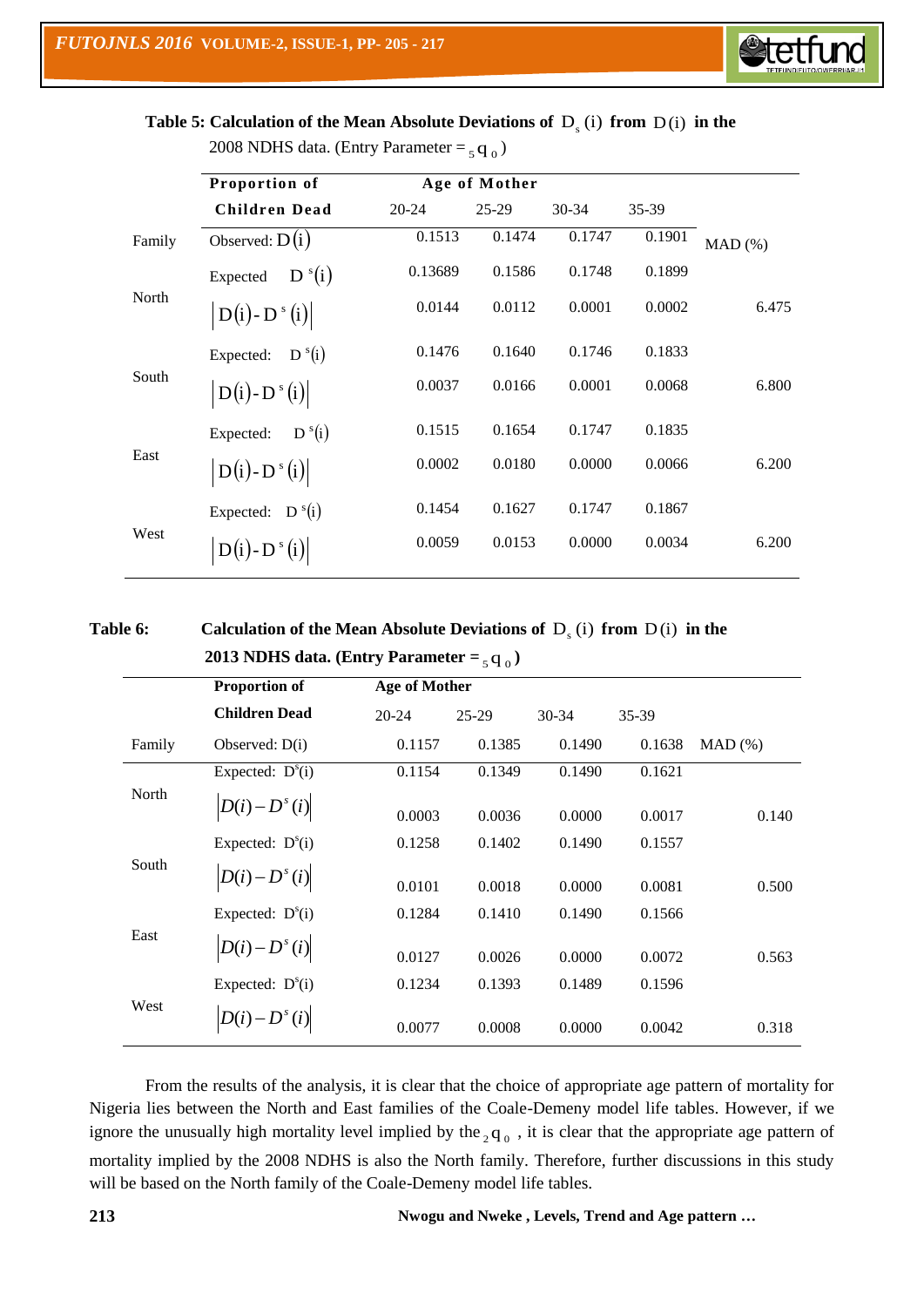

## **3.2 Levels and Trend of Under-Five Mortality in Nigeria**

The estimates of under-five mortality ( $_{5}q_{0}$ ), their implied mortality levels, expectations of life at birth  $(e_0)$  and reference period for the North family in the current and previous surveys in the country are shown in Table 3.7. As Table 7 shows, the value of under-five mortality in Nigeria from the most recent survey (2013 NDHS) is about 0.1481. This indicates that given the prevailing circumstances, the probability a new born will survive to celebrate the fifth birthday is about 0.8519. The corresponding mortality level (15.14) and expectation of life at birth (53.55 years) refer to about 6.14 years before the 2013 survey, (i.e., between December, 2006 and January, 2007 since the survey was conducted between February and May 2013).

The index of the under-five mortality  $\binom{q}{q}$  o for the three recent surveys indicate that mortality levels may be declining. The value of  $_{5}q_{0}$  declined from about 0.2221 in 2003 to about 0.1481 in 2013. The corresponding mortality level declined from 11.69 in 2003 to 15.14 in 2013, while the implied expectation of life at birth increased from about 45.08 years in the 2003 NDHS to about 53.55 years in 2013 NDHS. Adetoro and Amoo (2014) observed that under-five mortality in Nigeria increased from 138 per 1,000 live births in 2007 to 158 per 1,000 live births in 2011 against the Millennium development.

|                    | <b>Under-Five</b> | <b>Implied Level</b> | Implied $e_0$ | <b>Reference</b> |
|--------------------|-------------------|----------------------|---------------|------------------|
| <b>Year/Source</b> | <b>Mortality</b>  |                      |               | Period (T)       |
|                    |                   |                      |               |                  |
| 1981/82 NFS        | 0.1429            | 15.41                | 54.25         | 7.00             |
| <b>1990 NDHS</b>   | 0.1968            | 12.80                | 47.87         | 6.09             |
| 1999 NDHS          | 0.1398            | 15.57                | 54.61         | 5.88             |
| <b>2003 NDHS</b>   | 0.2221            | 11.69                | 45.08         | 5.74             |
| <b>2008 NDHS</b>   | 0.1739            | 13.86                | 50.42         | 6.19             |
| 2013 NDHS          | 0.1481            | 15.14                | 53.55         | 6.14             |

# **Table 7: Estimate of Under-Five Mortality (** <sup>5</sup> q <sup>0</sup> **), their implied age pattern and levels of**  mortality and expectation of life at birth ( $e_{\rm o}$ ) by year in the North family.

When compared with the results of the surveys before 2003 NDHS, there appears to be no definite pattern in the variation of  $_{5}q_{0}$  (and hence in the corresponding mortality level and expectation of life at birth) over the years. The values of  $_{5}q_{0}$  observed in the 1990 NDHS appear to be higher than those of the 1981/82 NFS and 1999 NDHS. Furthermore, the relatively low values of  $_{5}q_{0}$  for the 1999 NDHS may be more due to under-reporting of proportion of children dead among children ever born. It could be recalled that the Brass (1964) method, used in this study, assumes that fertility and mortality have remained constant before the surveys, which may not be true for Nigeria within the period under consideration (1981/82 to 2013). However, the problem may be more due to poor data quality than violation of the underlying assumptions of the method. The Trussell variant of the original Brass (1964) method used is only robust to moderate changes in mortality and fertility and not to differences in data quality.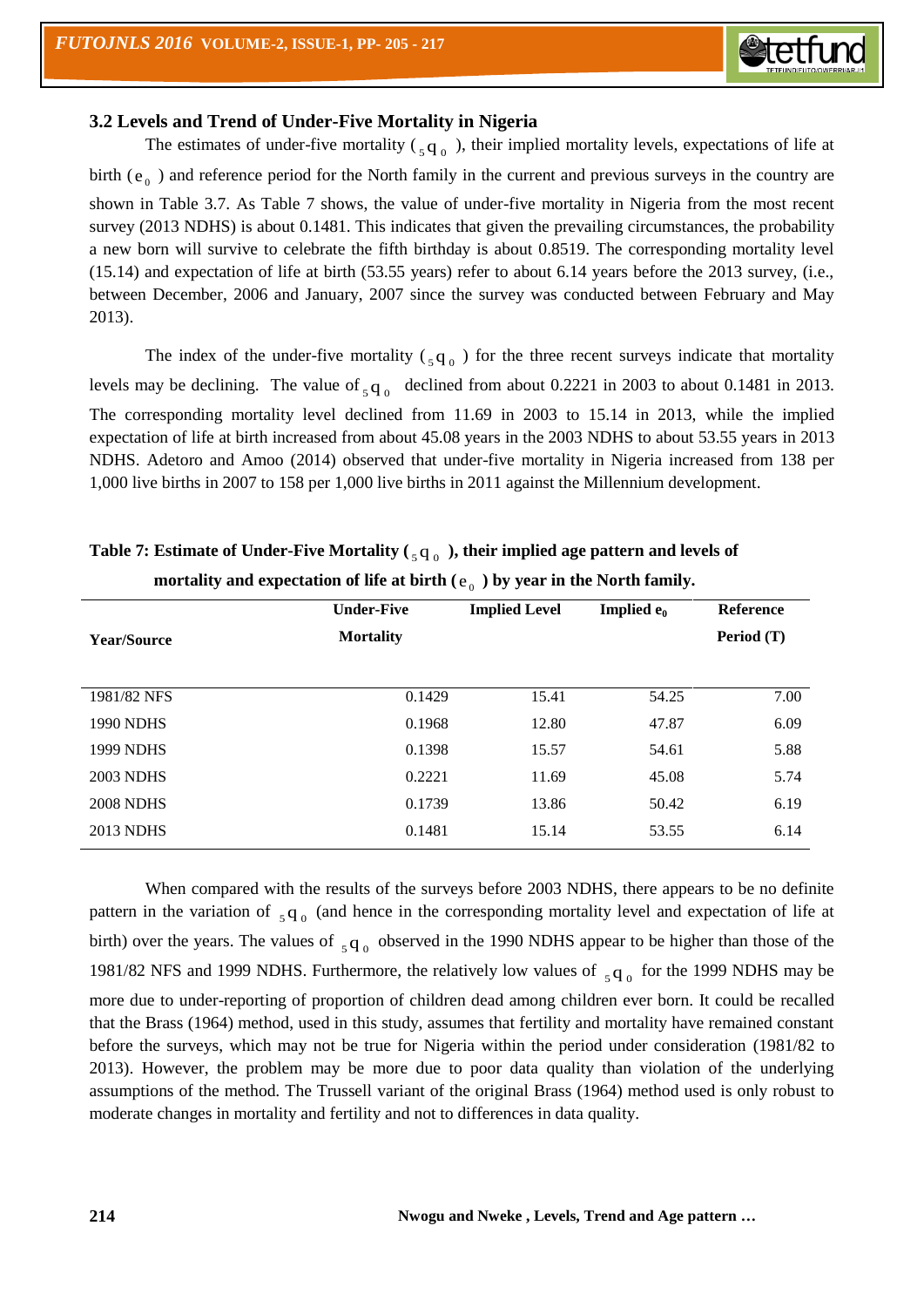

#### **4.0 Conclusion**

This study has examined the levels; age-pattern and trend of under-five mortality implied by the 2003, 2008 and 2013 NDHS data while comparing them with the previous surveys (1981/82 NFS, 1990 NDHS and 1999 NDHS). The aim is to provide information that could be used to assess the impact of the measures already taken to address the problem of under-five mortality in Nigeria and determine future health and population policy directions, targets and implementation strategies. The Trussell variant of the original Brass method was used to derive estimates of the under-five mortality from the reported proportions of children dead among children ever born classified by age of mother. The methods of minimum range of expectation of life at birth  $(e_0)$  and mean absolute deviations of the expected from the observed proportions of children dead were used to determine the appropriate patterns implied in the data. These methods were adopted to provide results that are compatible with results from previous works.

The results of the analyses indicate that the age pattern of mortality in the 2003, 2008 and 2013 NDHS data can best be described by the pattern in the North family of the Coale-Demeny model life tables. These results are consistent with some of the results from some previous studies in Nigeria. The results further indicate that the estimate of under-five mortality index  $\binom{q}{q}$  is about 0.1481. Thus, given the prevailing circumstances, the probability that a new born will survive to its fifth birthday is about 0.8519. The corresponding mortality level (15.14) and expectation of life at birth (53.55 years) refer to about 6.14 years before the 2013 survey. The mortality level dropped from 12.76 in the 2003 NDHS to 15.91 in the 2013 NDHS, while the implied expectation of life at birth increased from about 47.75 years in the 2003 NDHS to about 53.55 years in the 2013 NDHS.

In view of these results, the following recommendations are considered relevant. Estimates of underfive mortality and other demographic parameters for Nigeria should be based on the North pattern of the Coale-Demeny model life tables. Although there are indications that level of under-five mortality appear to be declining, it still appears very high when compared with the levels in other countries within and outside the sub-region.

The rate of decline is also not commensurate with the huge amount of resources purported to be devoted annually to health care delivery, disease control and immunization. Therefore, there is need to ascertain how much of these resources released annually actually get to the target population and how well the resources mapped out for maternal and child health care (treatment of pregnancy complications, adequate nutrition during pregnancy, improved care at delivery, better care of infants and children under five years and adequate supervision of all deliveries by well-trained attendants) are utilized in Nigeria. As earlier noted, most of the causes of death in this age range have to do with poor maternal health, adverse social conditions and inadequate care during pregnancy, delivery and the immediate postpartum periods. Proper implementation of these suggestions would help to accelerate the decline of under-five mortality to the desired level if considered and implemented.

### **References**

- Adetoro, G. W. & Amoo, E. O. (2014) "A Statistical Analysis of Child Mortality: Evidence from Nigeria*",* Journal of Demography and Social Statistics, Vol. 1, Pp110-120.
- Coale A.J. & Demeny, P. (1983) Regional Model Life Tables and Stable Populations,  $2<sup>nd</sup>$  ed, Prenceton University Press, Princeton, USA.

FGN (Federal Government of Nigeria, 2004). National Policy on Population for Sustainable Development.

Kpedekpo, G.M.K. (1982). Essentials of Demographic Analysis for African, Heinemann Educational Books Ltd, Ibadan.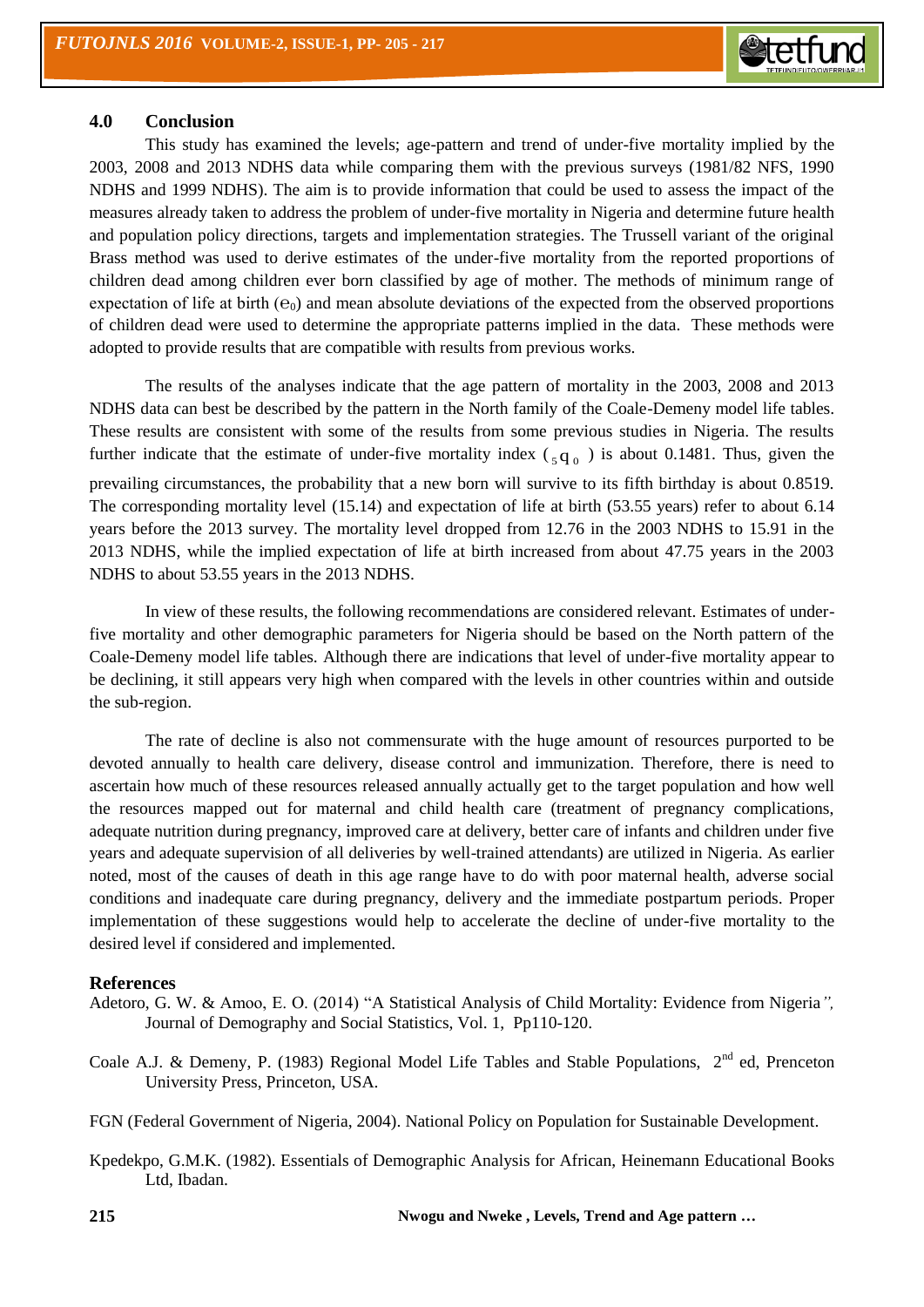

National Population Bureau (1984). Nigeria Fertility Survey 1981/82 Principal Report, Vol. 1, Lagos.

- National Population Commission (1998). 1991 Population Census of the Federal Republic of Nigeria, Analytical Report at the National Level, Abuja.
- National Population Commission (2000). Nigeria Demographic and Health Survey, 1999.
- National Population Commission (2004). Nigeria Demographic and Health Survey, 2003.
- National Population Commission (2009). Nigeria Demographic and Health Survey, 2008.
- Nwogu, E.C. (1998). "Choice of Appropriate Pattern of Infant and Child hood Mortality for Nigeria", Journal of Nigerian Statistical Association, 12 (1).
- Nwogu, E. C**.** (2004). "Estimation of Levels and Trend of Infant and Childhood Mortality in Nigeria", Global Journal of Pure and Applied Sciences, 10 (3); 451- 457
- Nwogu, E. C**.** (2011). "Evaluation of Qualities of age and sex data in the 2006 Nigeria census and 2008 Nigeria Demographic and Health Survey", *Journal of the Nigerian Statistical Association, 23: 36 – 56.*
- Population Reference Bureau (2001). World Population Data Sheet of the Population Reference Bureau "Demographic Data and Estimates for the Countries and Regions of the World", Washington DC
- Population Reference Bureau (2007). World Population Data Sheet of the Population Reference Bureau "Demographic Data and Estimates for the Countries and Regions of the World", Washington DC.
- Sahn, D. E. & Stifel, D. C. (2002). Progress towards the Millennium Development Goals in Africa.
- Shryock, H. S, Siegel, J. S. & Associates (1976). The Methods and Materials of Demography, Academic Press Inc., New York.
- Tamen, I. M.(1992), "Correlates of Child Mortality in Cameroon", Unpublished MA Thesis, University of Ghana, Legon.
- Teklu, Tesfay (1989). "Some Problems in the use of Model Life Tables to African Data" in Fertility and Mortality Estimation in Africa, Proceedings of a Workshop on the estimation of Fertility and Mortality in Africa, held at RIPS, University of Ghana, Legon,  $11^{th} - 22^{nd}$  July 1983.
- United Nations (1973). The Determinants and Consequences of Population Trends, New Summary of Findings on Interaction of Demographic, Economic and Social factors, Vol.1, New York.
- United Nations (1983). Manual X: Indirect Techniques for Demographic Estimation, New York.
- United Nations Statistics Division (2002). Millennium indicators, Http:// millenniumindicators.un.org/
- World Health Organization (WHO (2002)). Reproductive Health indicators for Global Monitoring: Reports of the second interagency meeting 2001, WHO/RHR/01.19Geneva:
- Venkatacharya, K.A. (1989), "Indirect Estimation of Infant and Child Mortality using Child Survivorship Data: Current Methods and Research Issues" in Fertility and Mortality Estimation in Africa, Proceedings of a Workshop on the estimation of Fertility and Mortality in Africa, held at RIPS, University of Ghana, Legon,  $11^{th} - 22^{nd}$  July 1983.